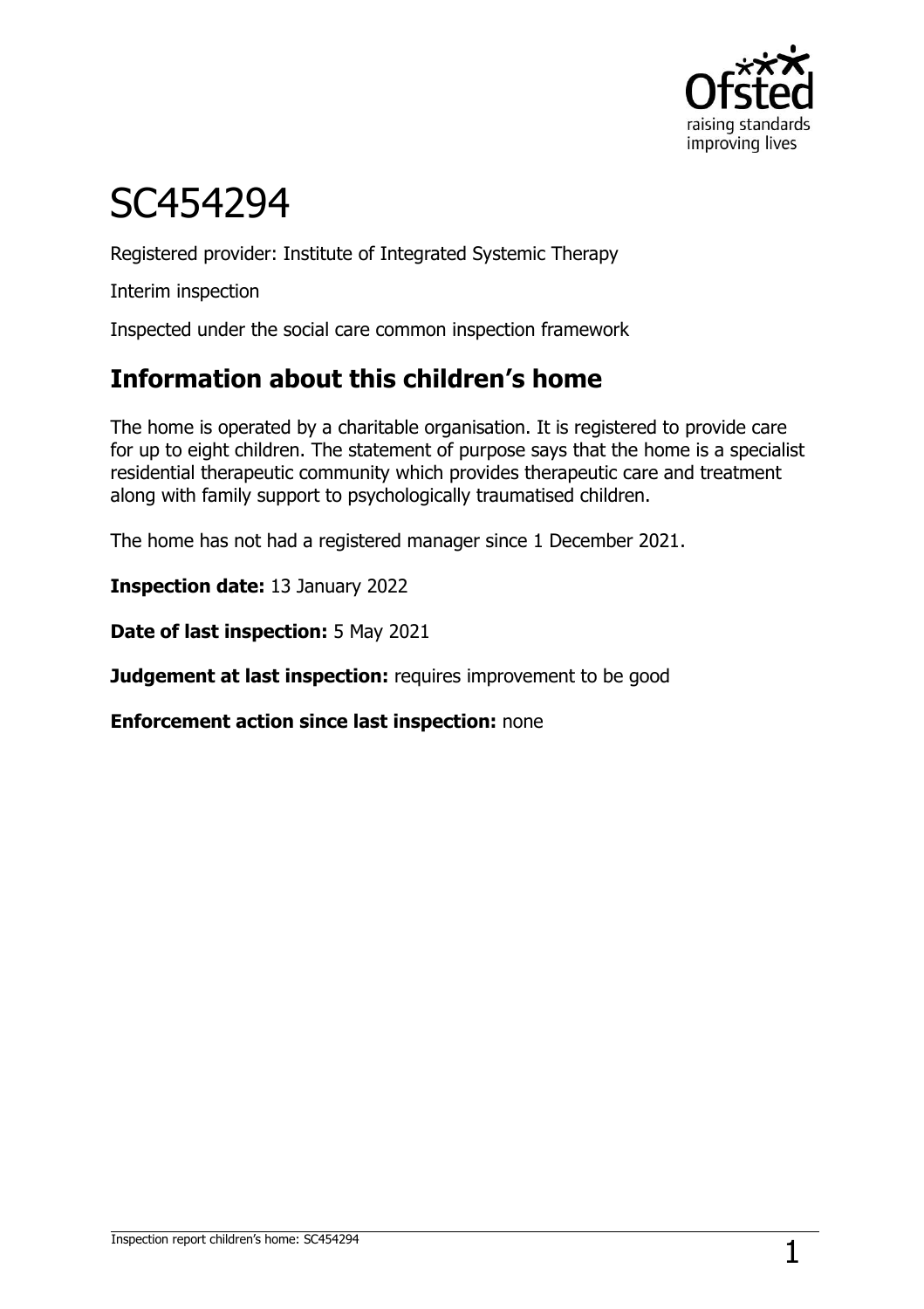

# **This inspection**

#### **The effectiveness of the home and the progress and experiences of children and young people since the most recent full inspection**

This home was judged requires improvement to be good at the last full inspection. At the interim inspection, Ofsted judges that it has improved effectiveness.

The requirements and recommendations from the full inspection have been met.

The staff provide a nurturing atmosphere and engage positively with children. Children were observed to be happy, relaxed and enjoying spending time with staff and each other. Children are developing their skills with regards to independence and living together. For example, one child cooked a meal for all the staff and children.

Recent changes in management structure have had a positive impact on improving the service. Senior managers are aware of strengths and weaknesses and what is needed to further develop the service. The manager has been recently appointed and is in the process of registering with Ofsted. She has a good vision of how to improve the therapeutic culture of the home and some initial positive changes have been made. The focus on the welfare and well-being of the children is a priority. This is demonstrated by referrals not being accepted until the current children have settled.

The children are well prepared for new children moving into the home during community meetings and follow-up conversations. A document outlining the child's needs includes input from the professional team and the wider professional network. However, a discussion about the potential impact on the children living at the home and any conflicting vulnerabilities was brief. This a missed opportunity to give staff the necessary guidance from the start.

Several children have moved out of the home, generally in a planned way. Plans to assist children to move out of the home reflect their circumstances well. One child moved to supported lodging during the COVID-19 pandemic restrictions. The staff settled her in and ensured that she had all the essential items she needed. Another child enjoyed a community holiday prior to his move to foster care. Visits to new homes and regular follow-up calls assist the children to retain appropriate levels of contact with the staff at the home while building up relationships with their new carers.

Physical interventions with children are used as a last resort. Antecedents and deescalation techniques are clearly recorded. Managers analyse and evaluate records to identify trends and implement strategies to reduce the need for such measures. These strategies are shared with staff during debriefs and at team meetings. Staff seek children's views, and, generally, they respond positively. However, while social workers are informed of incidents, there are delays in sending the reports. This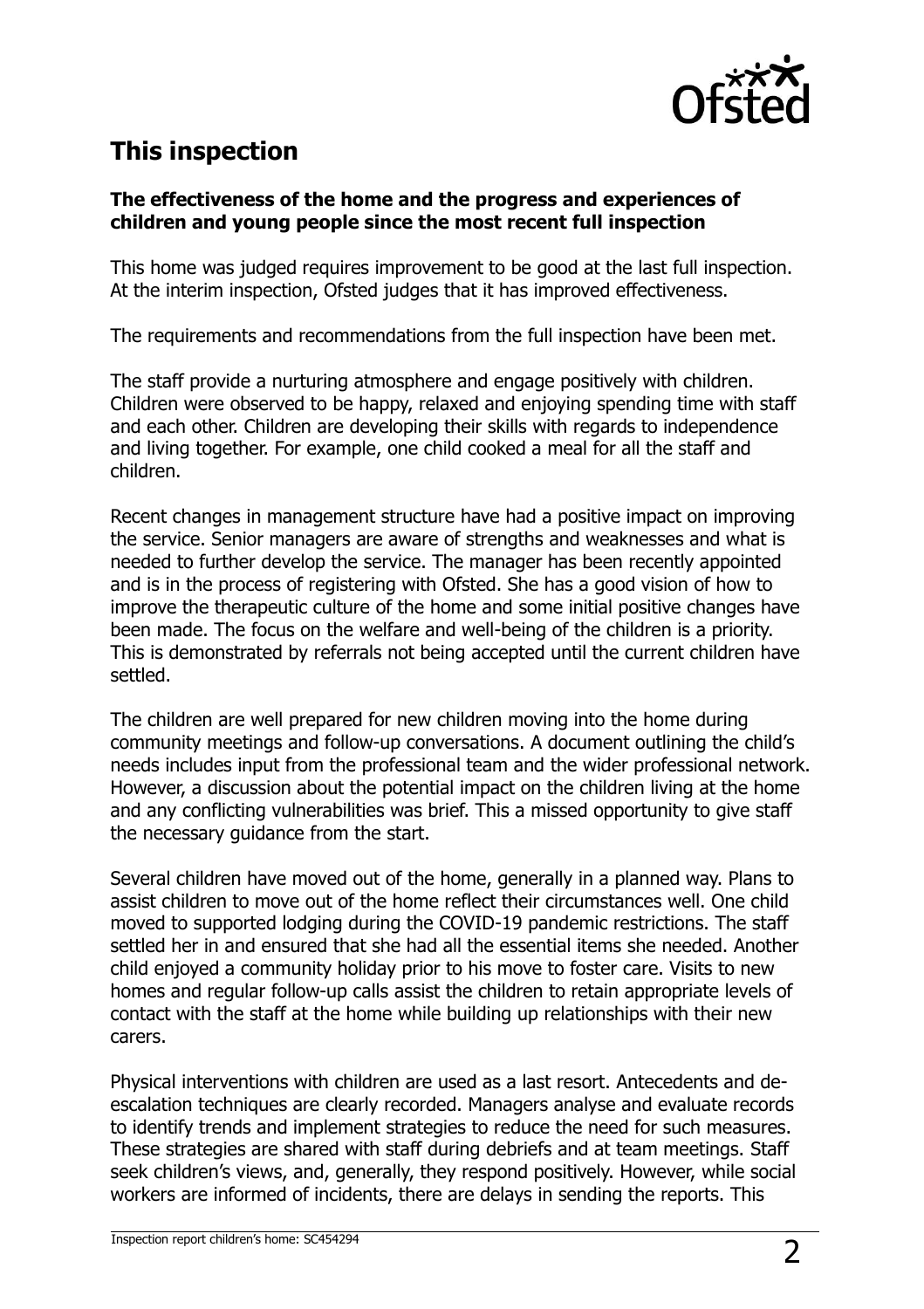

compromises the social workers' ability to review the incidents and act on any concerns.

The staff follow safeguarding procedures and liaise with other agencies to investigate concerns. For example, the manager liaised with the professional network and shared findings from a staff performance issue. This demonstrates that effective action was taken to address potential concerns.

All staff have now had appraisals of their performance which acknowledge their strengths and areas for further development. However, not all staff have regular supervision discussions. There are opportunities to share information in other meetings but not all staff have regular face-to-face meetings to reflect on their practice.

The home environment has significantly improved. The children's bedrooms have been decorated and any damage is repaired without delay. The manager monitors the environment to ensure that it is safe, and any damage is addressed immediately.

Ofsted is informed of serious incidents in a timely manner. This improvement has enabled Ofsted to monitor the home effectively in-between inspections. A concern shared with Ofsted was thoroughly investigated and the findings shared with the inspector.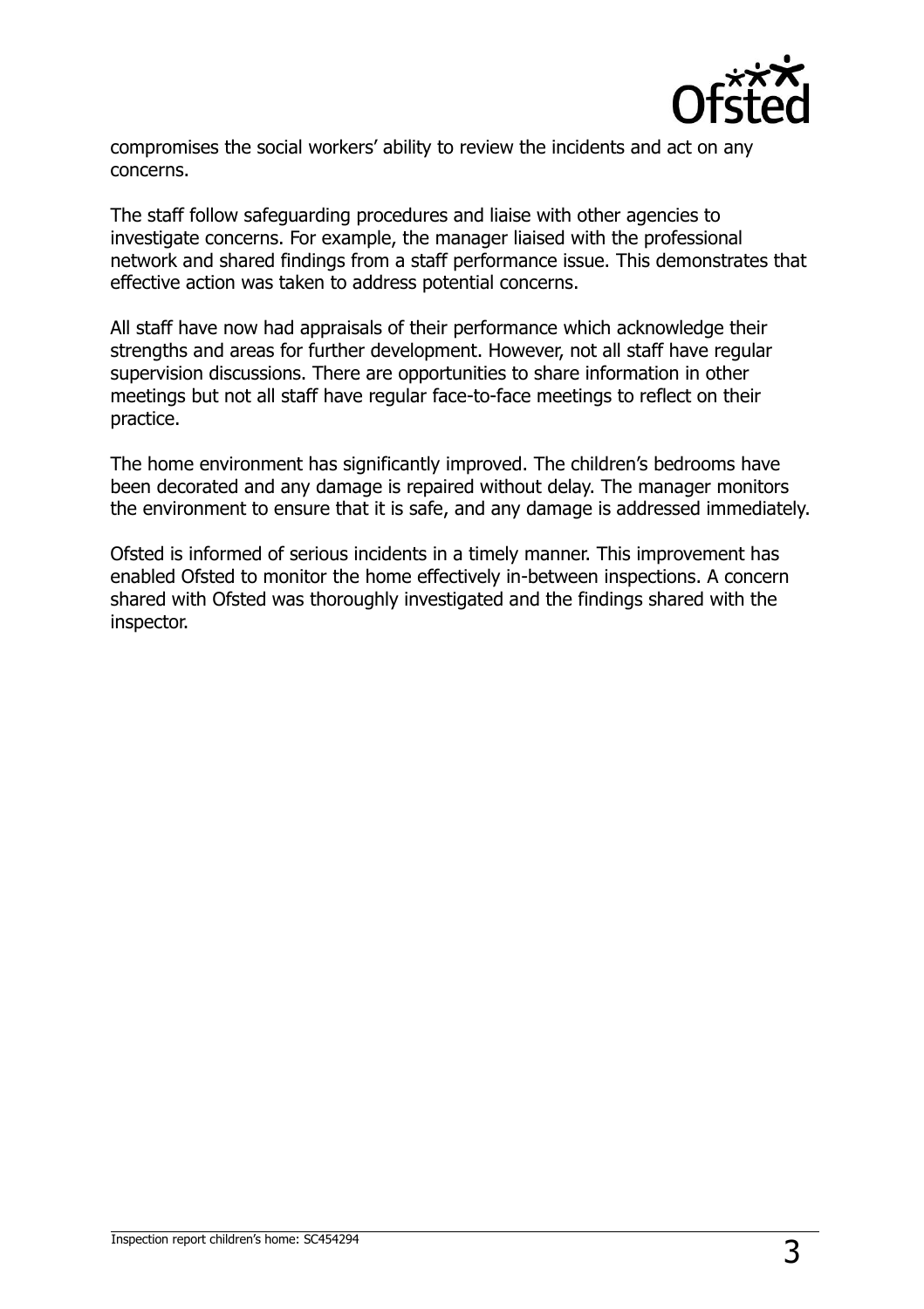

### **Recent inspection history**

| <b>Inspection date</b> | <b>Inspection type</b> | <b>Inspection judgement</b>        |
|------------------------|------------------------|------------------------------------|
| 05/05/2021             | Full                   | Requires improvement to<br>be good |
| 13/02/2020             | Full                   | Outstanding                        |
| 09/01/2019             | Full                   | Outstanding                        |
| 14/02/2017             | Interim                | Improved effectiveness             |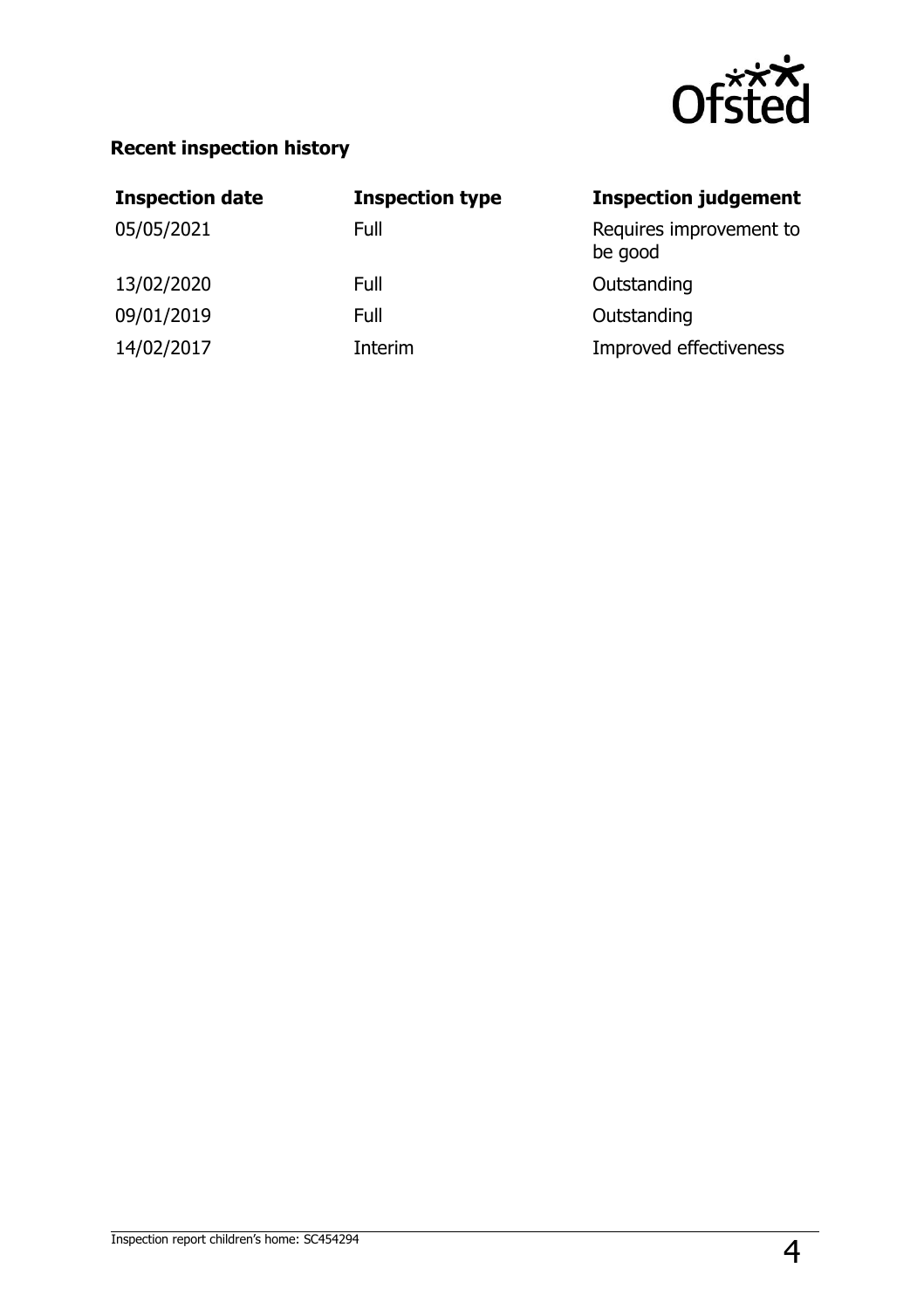

#### **What does the children's home need to do to improve? Statutory requirements**

This section sets out the actions that the registered person(s) must take to meet the Care Standards Act 2000, Children's Homes (England) Regulations 2015 and the 'Guide to the children's homes regulations including the quality standards'. The registered person(s) must comply within the given timescales.

| <b>Requirement</b>                                                                                                                                | Due date      |
|---------------------------------------------------------------------------------------------------------------------------------------------------|---------------|
| The care planning standard is that children-                                                                                                      | 31 March 2022 |
| receive effectively planned care in or through the children's<br>home; and                                                                        |               |
| have a positive experience of arriving at or moving on from<br>the home. (Regulation $14(1)(a)(b)$ )                                              |               |
| In particular, ensure that the staff have the necessary<br>guidance on the potential impact for the child and the<br>children living in the home. |               |

#### **Recommendations**

- The registered person should ensure that the home works in close partnership with all the those who play a role in protecting and caring for the child. In particular, ensure that written records are shared promptly with the child's social worker. ('Guide to the children's homes regulations including the quality standards', page 11, paragraph 2.3)
- The registered person should have systems in place so that all staff, including the manager, receive supervision of their practice ('Guide to the children's homes regulations including the quality standards', page 61, paragraph 13.2)

## **Information about this inspection**

This inspection focused on the effectiveness of the home and the progress and experiences of children and young people since the most recent full inspection.

Inspectors have looked closely at the experiences and progress of children and young people, using the 'Social care common inspection framework'. This inspection was carried out under the Care Standards Act 2000 to assess the effectiveness of the service, how it meets the core functions of the service as set out in legislation, and to consider how well it complies with the Children's Homes (England) Regulations 2015 and the 'Guide to the children's homes regulations including the quality standards'.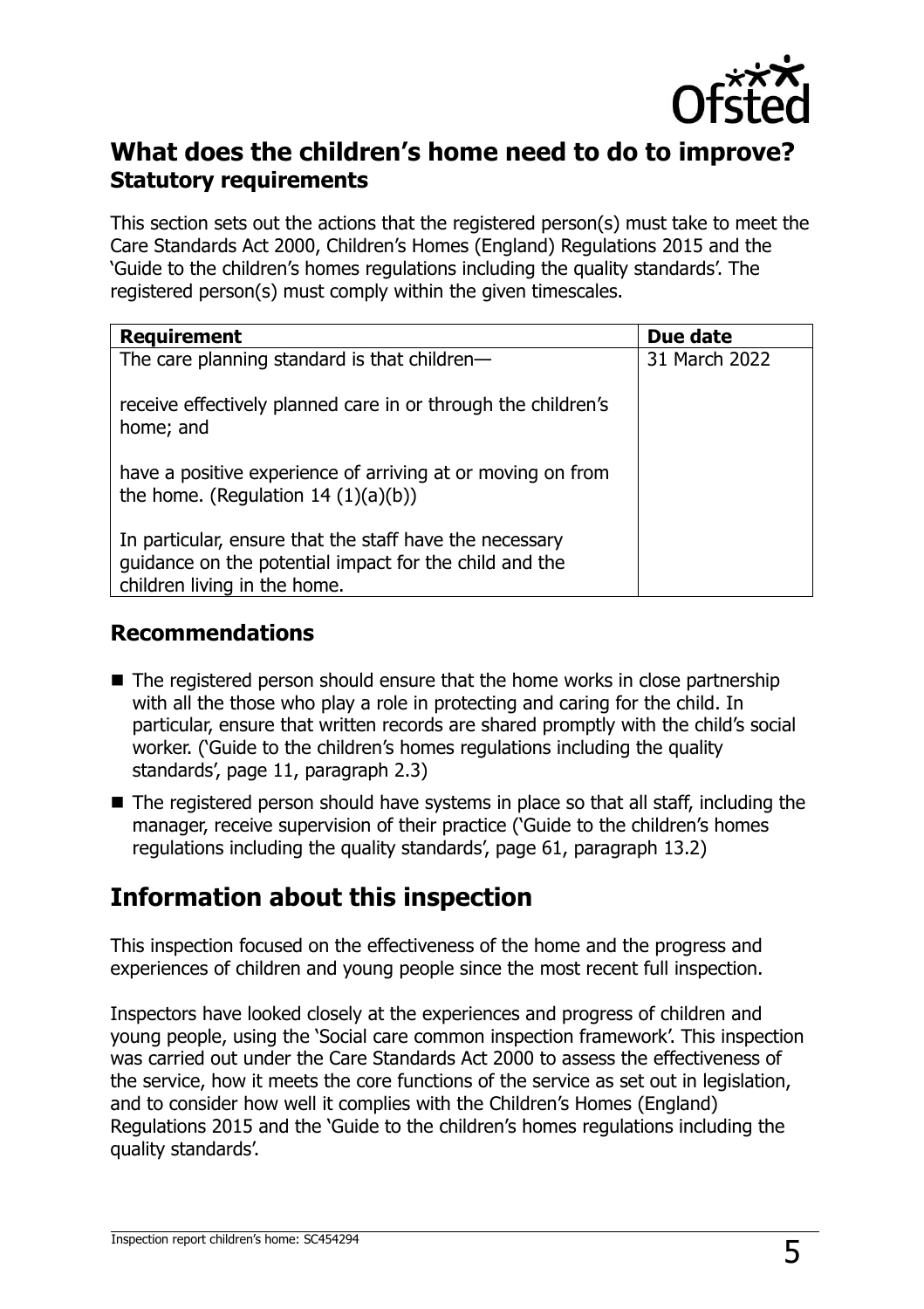

# **Children's home details**

**Unique reference number:** SC454294

**Provision sub-type:** Children's home

**Registered provider address:** Institute of Integrated Systemic Therapy, 210 Borough High Street, London SE1 1JX

**Responsible individual:** Gary Yexley

**Registered manager:** Post vacant

## **Inspector**

Suzy Lemmy, Social Care Inspector